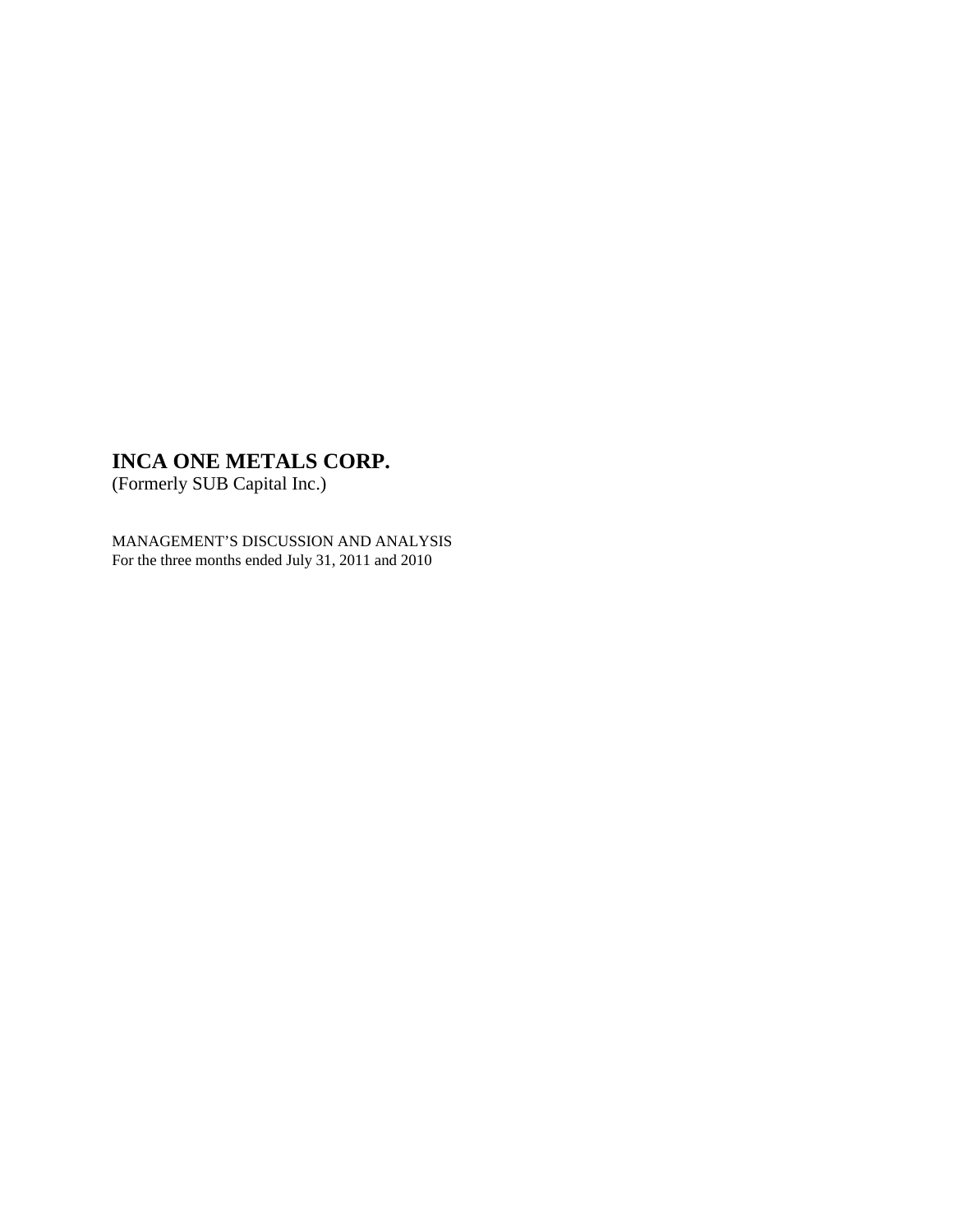(Formerly SUB Capital Inc.)

Management's Discussion & Analysis For the three months ended July 31, 2011 and 2010

Inca One Metals Corp. (the "Company" or "Inca One") incorporated under the laws of Canada on November 9, 2005, is an exploration stage company engaged in the acquisition, exploration and development of mineral properties. It presently holds, or has the right to acquire a 100% shares of a private Peruvian company which owns a 100% interest in the Las Huaquillas gold-copper project (the "Property") located in the Department of Cajamarca in northern Peru. In addition to the Company's ongoing work program on the Property, it continues to actively evaluate new potential projects. The Company is listed for trading on the TSX Venture Exchange under the symbol "IO".

This management's discussion and analysis ("MD&A") reports on the operating results and financial condition of the Company for the three months ended July 31, 2011 and is prepared as October 25, 2011. The MD&A should be read in conjunction with the Company's unaudited condensed interim consolidated financial statements for the three months ended July 31, 2011 and the notes thereto which were prepared in accordance with IAS 34 - Interim Financial Reporting and on the basis of International Financial Reporting Standards ("IFRS") and interpretations expected to be effective as at the Company's first IFRS annual reporting date on April 30, 2012. The MD&A should also be read in conjunction with the audited financial statements and management's discussion and analysis for the year ended April 30, 2011 which were prepared in accordance with Canadian generally accepted accounting principles ("Canadian GAAP") prior to the conversion to IFRS.

All dollar amounts referred to in this MD&A are expressed in Canadian dollars except where indicated otherwise.

#### **Cautionary Note Regarding Forward-Looking Information**

This document may contain "forward-looking information" within the meaning of Canadian securities legislation ("forward-looking statements"). These forward-looking statements are made as of the date of this document and Company does not intend, and does not assume any obligation, to update these forward-looking statements, except as required under applicable securities legislation.

Forward-looking statements relate to future events or future performance and reflect Company management's expectations or beliefs regarding future events and include, but are not limited to, statements with respect to the timing and implementation of the proposed transaction with Far West, estimation of mineral reserves and mineral resources, the realization of mineral reserve estimates, the timing and amount of estimated future production, costs of production, capital expenditures, success of mining operations, environmental risks, unanticipated reclamation expenses, title disputes or claims and limitations on insurance coverage. In certain cases, forward-looking statements can be identified by the use of words such as "plans", "expects" or "does not expect", "is expected", "budget", "scheduled", "estimates", "forecasts", "intends", "anticipates" or "does not anticipate", or "believes", or variations of such words and phrases or statements that certain actions, events or results "may", "could", "would", "might" or "will be taken", "occur" or "be achieved" or the negative of these terms or comparable terminology. In this document, certain forward-looking statements are identified by words including "may", "future", "expected", "intends" and "estimates". By their very nature forward-looking statements involve known and unknown risks, uncertainties and other factors which may cause the actual results, performance or achievements of the Company to be materially different from any future results, performance or achievements expressed or implied by the forward-looking statements. Such factors include, among others, risks related to actual results of current exploration activities; changes in project parameters as plans continue to be refined; future prices of resources; possible variations in ore reserves, grade or recovery rates; accidents, labour disputes and other risks of the mining industry; delays in obtaining governmental approvals or financing or in the completion of development or construction activities; as well as those factors detailed from time to time in the Company's interim and annual consolidated financial statements and management's discussion and analysis of those statements, all of which are filed and available for review under the Company's profile on SEDAR at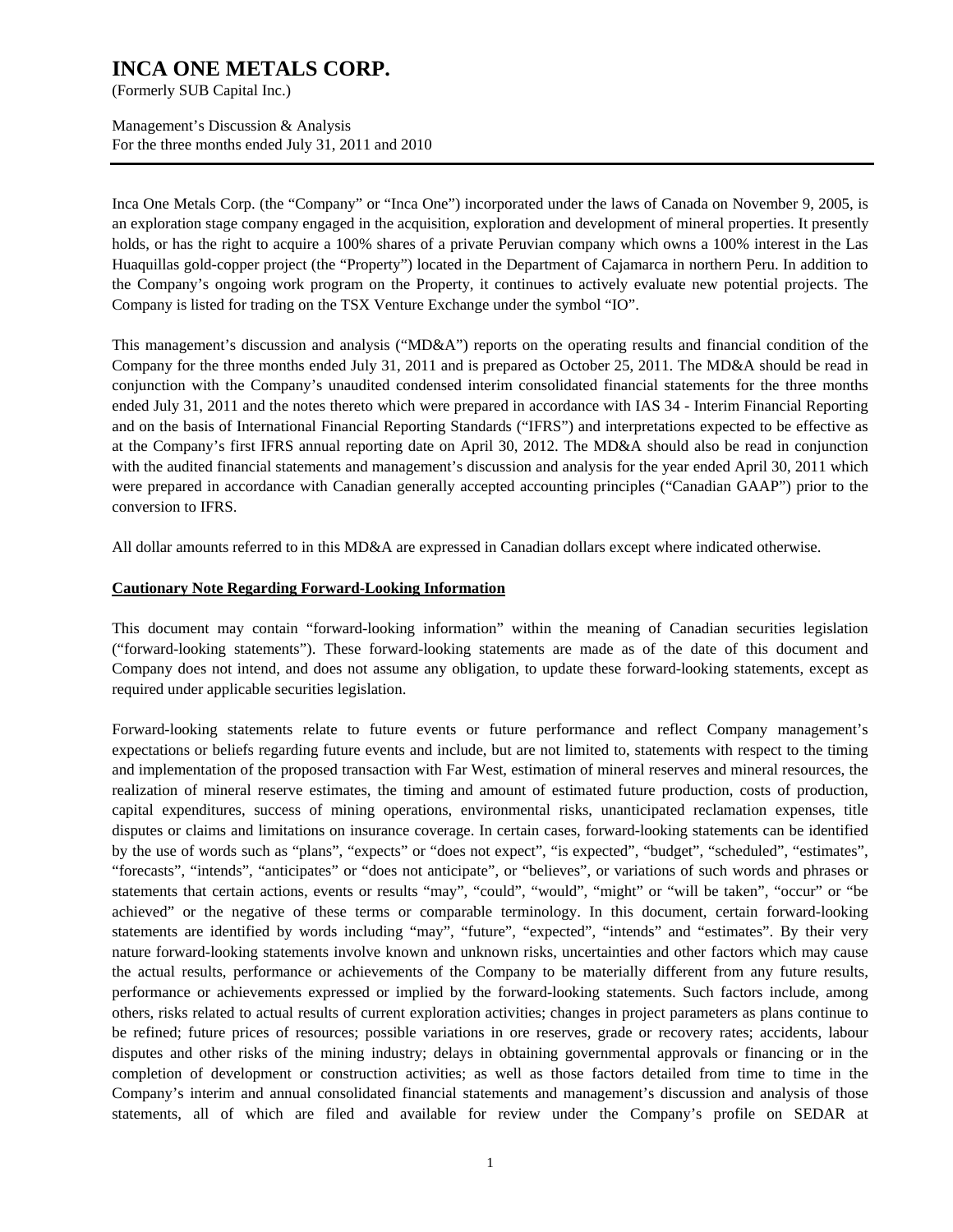(Formerly SUB Capital Inc.)

Management's Discussion & Analysis For the three months ended July 31, 2011 and 2010

www.sedar.com. Although the Company has attempted to identify important factors that could cause actual actions, events or results to differ materially from those described in forward-looking statements, there may be other factors that cause actions, events or results not to be as anticipated, estimated or intended. The Company provides no assurance that forward-looking statements will prove to be accurate, as actual results and future events could differ materially from those anticipated in such statements. Accordingly, readers should not place undue reliance on forward-looking statements.

### **Highlights for the Period**

Effective May 11, 2011, the Company changed its name to Inca One Metals Corp. and its common shares commenced trading on the Exchange under the new trading symbol "IO".

- On May 24, 2011, the Company entered into a loan agreement whereby Inca One will advance up to US\$100,000 to a Peruvian company to fund its exploration activities.

- On June 28, 2011, Inca One formed its wholly-owned subsidiary in Peru named Inca One Metals S.A.

- On June 30, 2011, the Company closed a non-brokered private placement of 5,000,000 at \$0.40 per unit for gross proceeds of \$2,000,000.

The Company terminated its option agreement with Unity Energy Corp. with regard to the Thorburn Lake property and wrote off \$40,545 in resource property costs.

- On October 19, 2011, the Company announced that it proposes to change its name from Inca One Metals Corp. to Inca One Resources Inc. There is no change to the Company's capital structure or trading symbol, "IO". The change of name is subject to acceptance for filing by the TSX Venture Exchange.

#### **Las Huaquillas Project (the "Project")**

On March 25, 2011, the Company entered into a definitive letter agreement with Rial Minera SAC ("Rial") and its shareholders (collectively the "Optionors") pursuant to which the Company has been granted an option to acquire all of the issued and outstanding shares of Rial (the "Rial Shares"). Rial is a private Peruvian company that owns a 100% interest in the Las Huaquillas gold-copper project located in the Department of Cajamarca in northern Peru. Pursuant to the agreement, the Company can acquire a 100% of the Rial Shares, of which 95% may be acquired by (a) paying an aggregate of US\$5,000,000 to the Optionors; (b) issuing 5,000,000 common shares of the Company to the Optionors; and (c) incurring exploration expenditures of US\$10,000,000 over a period of four years.

Upon the Company acquiring 95% of Rial Shares, a 1% net smelter royalty shall be payable to the Optionors on all future production. After completion of the cash and share payments and exploration expenditures, the Company may earn a further 5% of Rial Shares by issuing an additional 3,000,000 common shares to one of the Optionors within 15 days of notice of exercise of the option. In addition, the Company shall issue to one of the Optionors as bonus payments one common share of the Company per each new ounce of gold or gold equivalent that is found or determined to exist on the project, in excess of 560,000 ounces of gold or gold equivalent, to be delivered upon public announcement of such discovery.

A finder's fee of \$282,500 and 400,000 common shares are payable to an arm's length party over a period of four years, of which US\$25,000 was paid and 10,000 common shares were issued subsequent to July 31, 2011.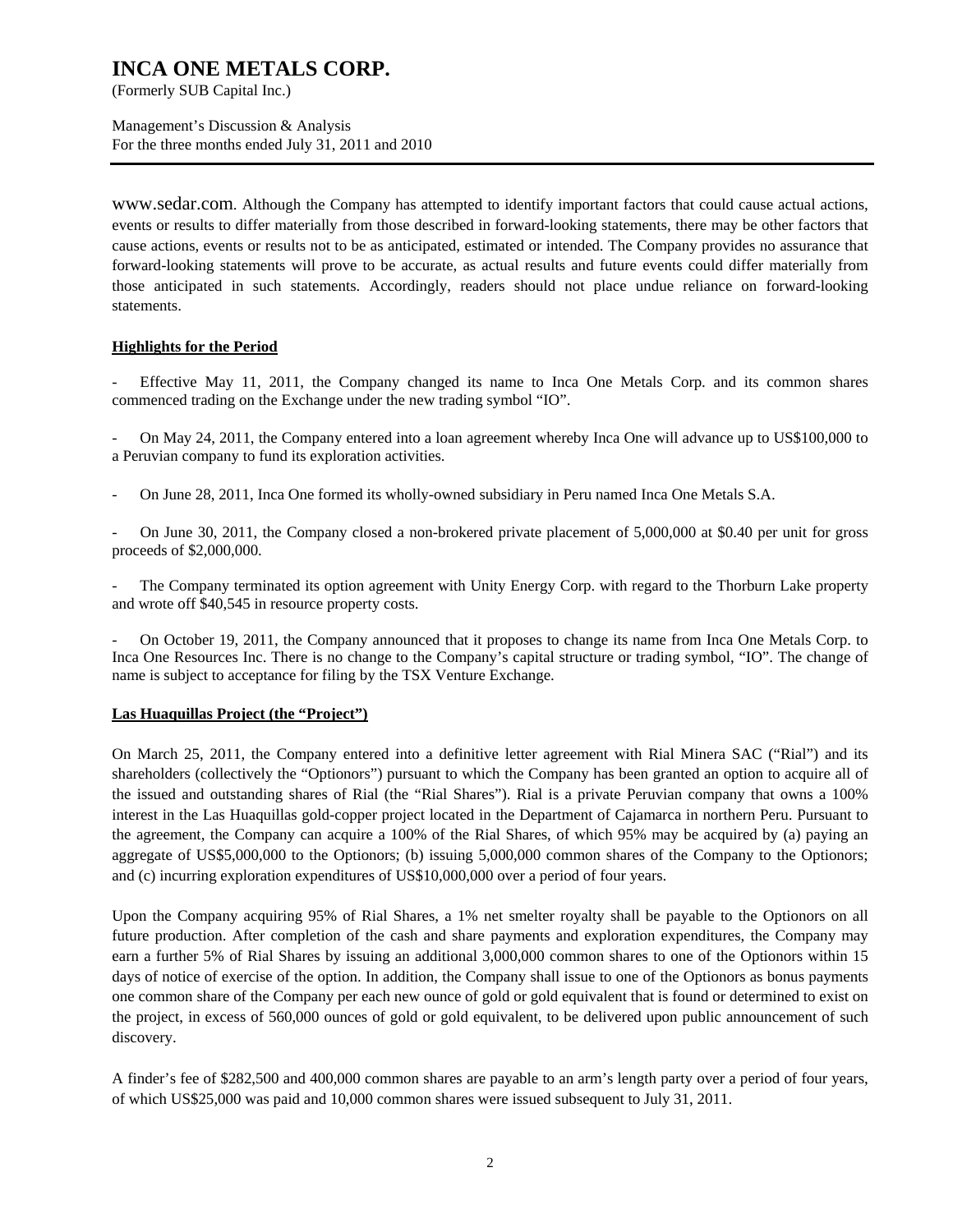(Formerly SUB Capital Inc.)

Management's Discussion & Analysis For the three months ended July 31, 2011 and 2010

As at July 31, 2011, the Company incurred acquisition and other costs of \$326,410 on the Property. Subsequent to July 31, 2011, the Company paid to the Optionors US\$125,000 and issued 200,000 common shares at a fair value of \$74,000 pursuant to the option agreement.

### *About the Project:*

The Project is located in the Department of Cajamarca in northern Peru. It is easily accessible by road and is situated at a relatively low elevation of between 1000 to 1800 meters. It consists of 9 mineral concessions and is 3700 hectares in size.

The Company recently reported that environmental and social baseline studies have been initiated on the Project. With these studies, the Company will provide a basis for future impact assessments to ensure best practice on environmental and social management throughout the life of the project and further activities, including compliance with governmental requirements to obtain the drilling authorization. The Company shall provide timely updates on further developments with respect to the Company's social and environmental baseline studies.

Peru, a mineral rich country, is the largest gold producer in South America ( $6<sup>th</sup>$  worldwide), the world's largest producer of silver and the 2nd largest producer of copper worldwide as of 2009. **(1)** "The Cajamarca mining district, located in northern Peru, has one of the largest gold inventories in South America with the economic high-sulphidation Yanacocha Au mine, plus several smaller Au epithermal and porphyry Cu-Au deposits."  $(2)$ 

Several gold targets and two porphyry copper-gold systems have been identified on the Project to date:

- a) Gold targets include the 2.2 km long Los Socavones Zone, including the El Huabo and Las Huaquillas showings and the Porvenir-Guabo Alto high-sulphidation epithermal zone.
- b) Porphyry Cu-Au: The Cementerio and San Antonio Cu- Au porphyry systems.

Previous exploration on the Project by Cooperacion Minero Peruano - Alemana (1988-1992) and Sulliden Gold Corporation Ltd. (TSX: SUE, "Sulliden") (1996 - 1999) consisted of surface geological, geochemical, and geophysical studies, 26 drill holes and 1200 meters of underground workings.

In 1998, Sulliden estimated that a 500 meter section of the 2.2 km long **Los Socavones Zone hosts a geological resource of 6.57 million tonnes grading 2.09 g/t Au and 25.2 g/t Ag, equivalent to 443,000 ounces of gold and 5.3 million ounces of silver.** This has been calculated at a cutoff of 1.5 g/t gold, and remains open at depth and along strike. This historic resource, based on 10 drill holes and 20 mineralized intercepts, was estimated by Sulliden to a depth of 200 meters.*(3)* 

The historic resource was calculated in 1998 and the Company has not completed the work necessary to have the historical estimate verified by a Qualified Person. The Company is not treating the estimate as a current NI 43-101 defined resource and the historical estimate should not be relied upon. The Project will require considerable future exploration which the Company intends to carry out in due course.

The average true width encountered to date of the Los Socavones gold mineralization is 20+ meters, with some intercepts more than 75 meters in true width. Only a quarter of the length of the Los Socavones Zone has been drill tested in some detail. Table 1 below summarizes some highlighted mineralized intercepts of the Los Socavones Zone. **(3)**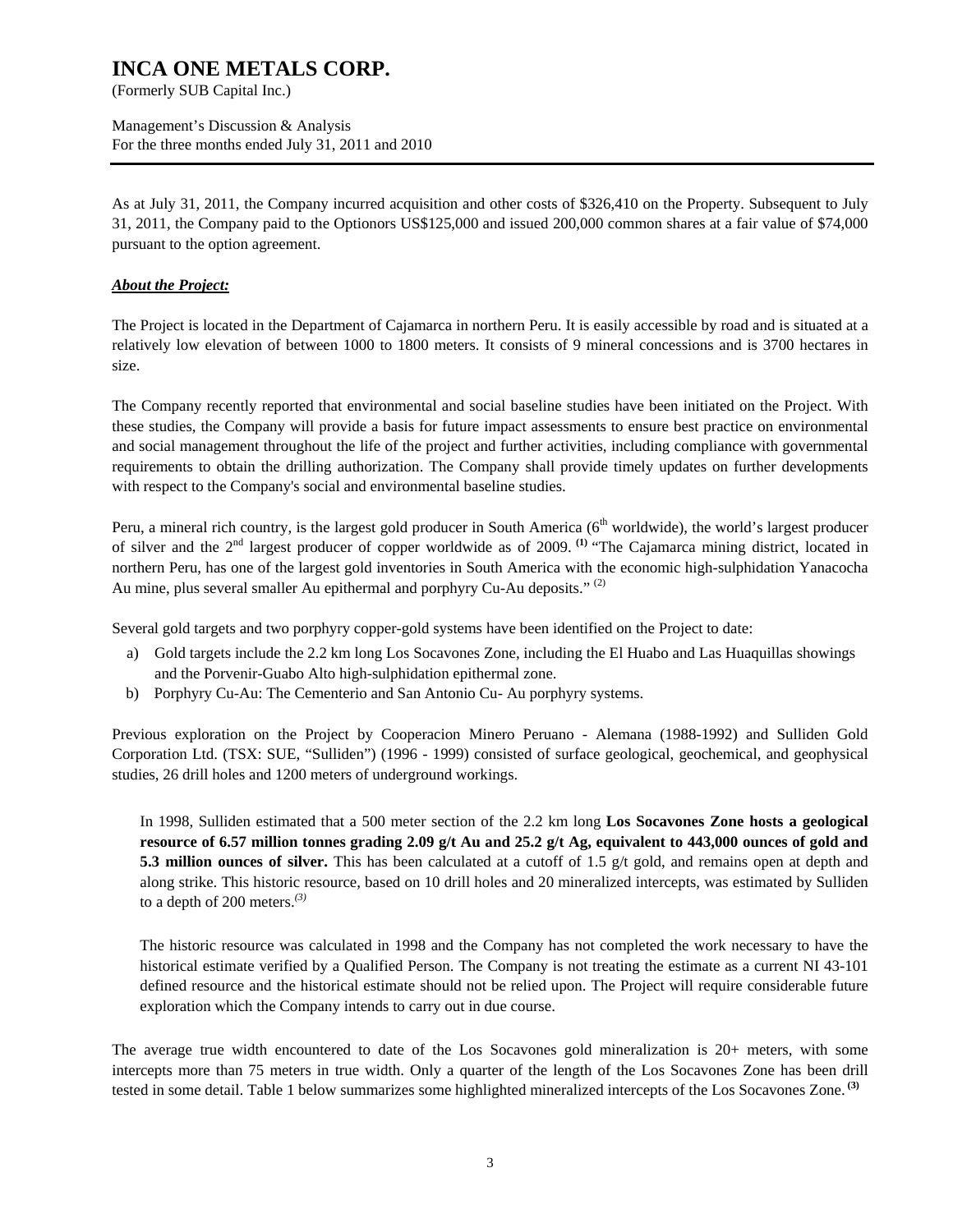(Formerly SUB Capital Inc.)

| Management's Discussion & Analysis                |
|---------------------------------------------------|
| For the three months ended July 31, 2011 and 2010 |

| <b>DDH</b>     | From (m) | To(m)  | Length $(m)$ | Au(g/t) | Ag(g/t) |
|----------------|----------|--------|--------------|---------|---------|
| <b>LH97-08</b> |          | 78.0   | 78.0         | 2.71    | 19.0    |
| <b>LH97-13</b> | 181.75   | 195.25 | 13.50        | 2.86    | 57.0    |
| LH97-07        | 28.5     | 70.5   | 42.0         | 2.05    | 24.6    |
| $PD-1$         | 100.25   | 134.65 | 34.4         | 2.71    | 38.63   |
| $PD-2$         | 66.15    | 80.15  | 14.0         | 8.41    | 105.93  |
| $PD-4$         | 39.25    | 59.45  | 20.2         | 2.79    | 42.77   |

#### **Table 1: Highlighted mineralized intercepts of the Los Socavones Zone.** (3)

Sulliden drilled exploratory holes in the Cementario and San Antonio copper-gold-porphyry systems (each system is more than 1 kilometer across) based on soil, rock, and IP anomalies. The best hole at Cementario (LH97-04) intersected 99.5 meters of 0.47% Cu and 0.11g/t Au.**(2)(3)** The Company has filed a technical report relating to the Project prepared in accordance with National Instrument 43-101 on Sedar and it is also available on the Company's website www.incaone.com.

- *(1) Source: US Geological Survey (2009 Minerals Yearbook Peru, February 2011)*
- *(2) Source: Tectonic, Magmatic and Metallogenic Evolution of The Cajamarca Mining District, Northern Peru. PHD Thesis; Richard Charles Idris Davies. December 2002.*
- *(3) Source: Sulliden Annual Report filed August 12, 1998, available on www.sedar.com*

The technical information above has been prepared in accordance with the Canadian regulatory requirements set out in NI 43-101 and reviewed on behalf of the Company by Thomas A. Henricksen, PhD, a Qualified Person under NI 43-101.

### **Risk Factors**

The Company is in the business of acquiring, exploring and, if warranted, developing and exploiting natural resource properties. Due to the nature of the Company's business and the present stage of exploration of its resource property (which is primarily early stage exploration property with no known resources or reserves that have not been explored by modern methods), the following risk factors, among others, will apply:

*Mining Industry is Intensely Competitive:* The Company's business of the acquisition, exploration and development of mineral properties is intensely competitive. The Company may be at a competitive disadvantage in acquiring additional mining properties because it must compete with other individuals and companies, many of which have greater financial resources, operational experience and technical capabilities than the Company. Increased competition could adversely affect the Company's ability to attract necessary capital funding or acquire suitable producing properties or prospects for mineral exploration in the future.

*Resource Exploration and Development is Generally a Speculative Business:* Resource exploration and development is a speculative business and involves a high degree of risk, including, among other things, unprofitable efforts resulting not only from the failure to discover mineral deposits but from finding mineral deposits which, though present, are insufficient in size to return a profit from production. The marketability of natural resources that may be acquired or discovered by the Company will be affected by numerous factors beyond the control of the Company. These factors include market fluctuations, the proximity and capacity of natural resource markets, government regulations, including regulations relating to prices, taxes, royalties, land use, importing and exporting of minerals and environmental protection. The exact effect of these factors cannot be accurately predicted, but the combination of these factors may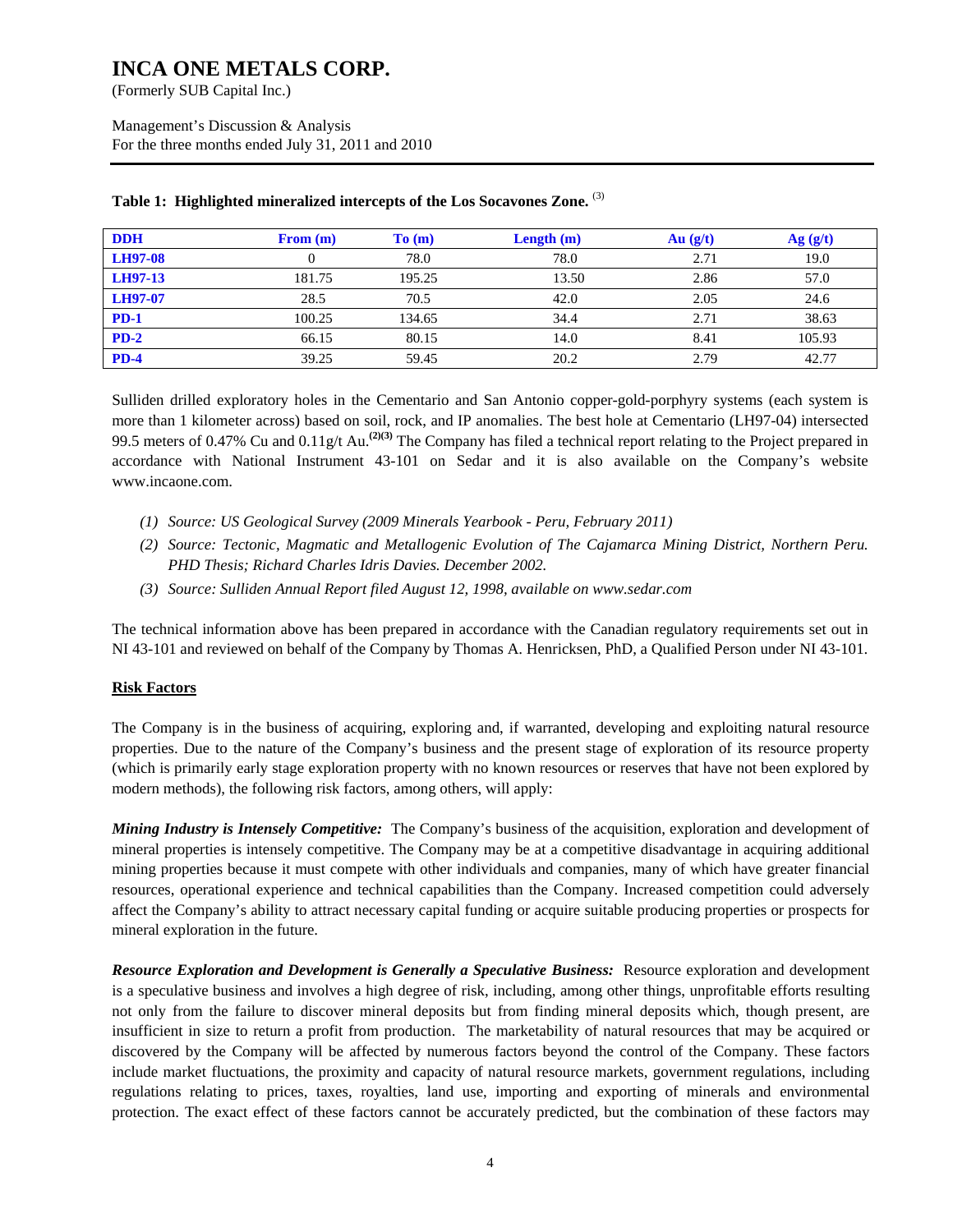(Formerly SUB Capital Inc.)

Management's Discussion & Analysis For the three months ended July 31, 2011 and 2010

result in the Company not receiving an adequate return on invested capital. The great majority of exploration projects do not result in the discovery of commercially mineable deposits of ore.

*Fluctuation of Metal Prices:* Even if commercial quantities of mineral deposits are discovered by the Company, there is no guarantee that a profitable market will exist for the sale of the metals produced. Factors beyond the control of the Company may affect the marketability of any substances discovered. The prices of various metals have experienced significant movement over short periods of time, and are affected by numerous factors beyond the control of the Company, including international economic and political trends, expectations of inflation, currency exchange fluctuations, interest rates and global or regional consumption patterns, speculative activities and increased production due to improved mining and production methods. The supply of and demand for metals are affected by various factors, including political events, economic conditions and production costs in major producing regions. There can be no assurance that the price of any mineral deposit will be such that its mineral property could be mined at a profit.

*Permits and Licenses:* The operations of the Company will require licenses and permits from various governmental authorities. There can be no assurance that the Company will be able to obtain all necessary licenses and permits that may be required to carry out exploration, development and mining operations at its projects, on reasonable terms or at all. Delays or a failure to obtain such licenses and permits or a failure to comply with the terms of any such licenses and permits that the Company does obtain, could have a material adverse effect on the Company.

*No Assurance of Profitability:* The Company has no history of earnings and, due to the nature of its proposed business, there can be no assurance that the Company will ever be profitable. The Company has not paid dividends on its shares since incorporation and does not anticipate doing so in the foreseeable future. The only present source of funds available to the Company is from the sale of its common shares or, possibly, the sale or optioning of a portion of its interest in its mineral property. Even if the results of exploration are encouraging, the Company may not have sufficient funds to conduct the further exploration that may be necessary to determine whether or not a commercially mineable deposit exists. While the Company may generate additional working capital through further equity offerings or through the sale or possible syndication of its property, there can be no assurance that any such funds will be available on favourable terms, or at all. At present, it is impossible to determine what amounts of additional funds, if any, may be required. Failure to raise such additional capital could put the continued viability of the Company at risk.

*Uninsured or Uninsurable Risks:* Exploration, development and mining operations involve various hazards, including environmental hazards, industrial accidents, metallurgical and other processing problems, unusual or unexpected rock formations, structural cave-ins or slides, flooding, fires, metal losses and periodic interruptions due to inclement or hazardous weather conditions. These risks could result in damage to or destruction of mineral properties, facilities or other property, personal injury, environmental damage, delays in operations, increased cost of operations, monetary losses and possible legal liability. The Company may not be able to obtain insurance to cover these risks at economically feasible premiums or at all. The Company may elect not to insure where premium costs are disproportionate to the Company's perception of the relevant risks. The payment of such insurance premiums and of such liabilities would reduce the funds available for exploration and production activities.

*Government Regulation:* Any exploration, development or mining operations carried on by the Company will be subject to government legislation, policies and controls relating to prospecting, development, production, environmental protection, mining taxes and labour standards. In addition, the profitability of any mining prospect is affected by the market for precious and/or base metals which is influenced by many factors including changing production costs, the supply and demand for metals, the rate of inflation, the inventory of metal producing corporations, the political environment and changes in international investment patterns.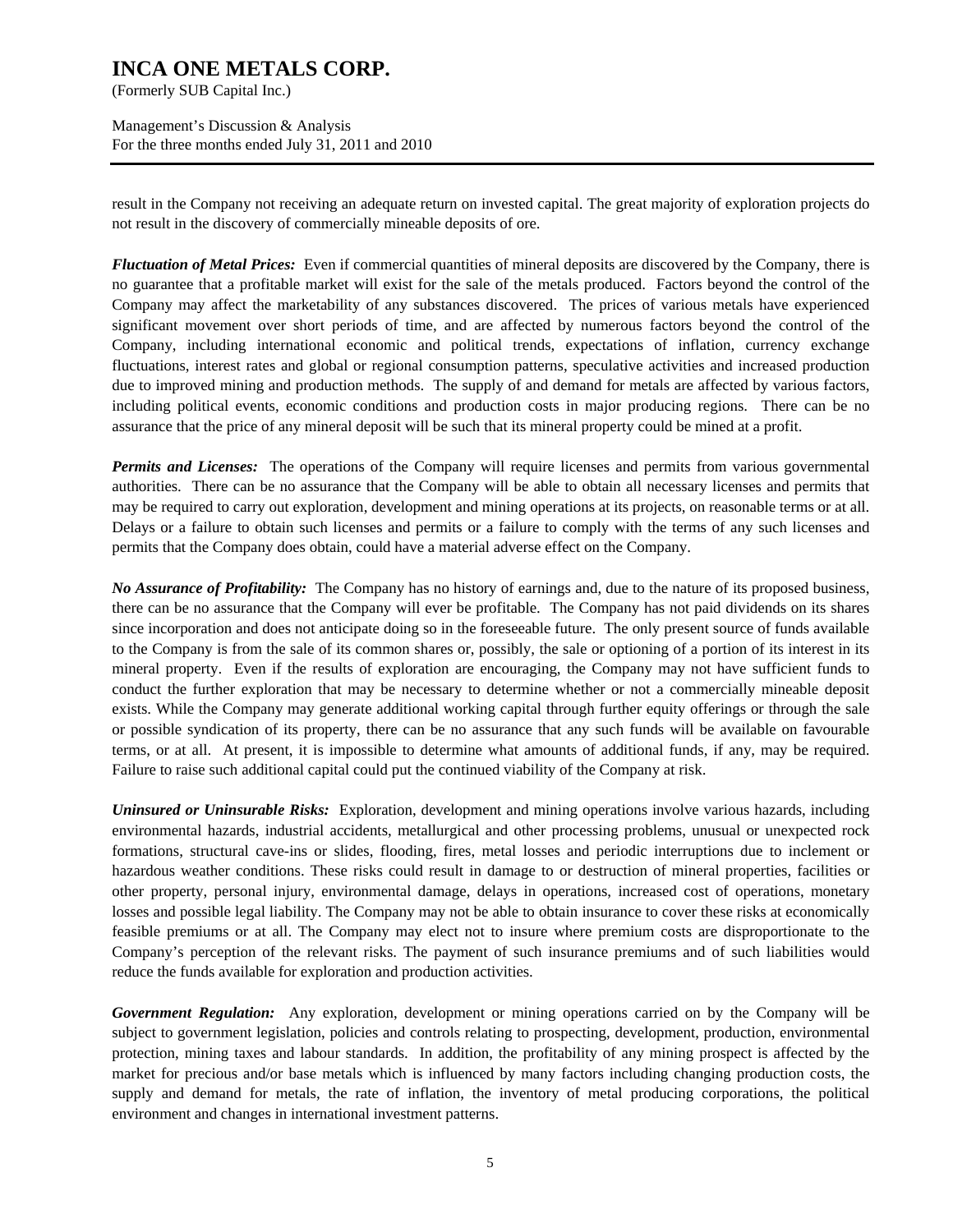(Formerly SUB Capital Inc.)

Management's Discussion & Analysis For the three months ended July 31, 2011 and 2010

*Environmental Restrictions:* The activities of the Company are subject to environmental regulations promulgated by government agencies in different countries from time to time. Environmental legislation generally provides for restrictions and prohibitions on spills, releases or emissions into the air, discharges into water, management of waste, management of hazardous substances, protection of natural resources, antiquities and endangered species and reclamation of lands disturbed by mining operations. Certain types of operations require the submission and approval of environmental impact assessments. Environmental legislation is evolving in a manner which means stricter standards, and enforcement, fines and penalties for non-compliance are more stringent. Environmental assessments of proposed projects carry a heightened degree of responsibility for companies and directors, officers and employees. The cost of compliance with changes in governmental regulations has a potential to reduce the profitability of operations.

*Dependence Upon Others and Key Personnel:* The success of the Company's operations will depend upon numerous factors, many of which are beyond the Company's control, including (i) the ability to design and carry out appropriate exploration programs on its mineral property; (ii) the ability to produce minerals from any mineral deposits that may be located; (iii) the ability to attract and retain additional key personnel in exploration, marketing, mine development and finance; and (iv) the ability and the operating resources to develop and maintain the property held by the Company. These and other factors will require the use of outside suppliers as well as the talents and efforts of the Company and its consultants and employees. There can be no assurance of success with any or all of these factors on which the Company's operations will depend, or that the Company will be successful in finding and retaining the necessary employees, personnel and/or consultants in order to be able to successfully carry out such activities. This is especially true as the competition for qualified geological, technical and mining personnel and consultants is particularly intense in the current marketplace.

*Share Price Volatility:* In recent years, the securities markets in the United States and Canada have experienced a high level of price and volume volatility, and the market price of securities of many companies, particularly those considered exploration stage companies, have experienced wide fluctuations in price which have not necessarily been related to the operating performance, underlying asset values or prospects of such companies. There can be no assurance that significant fluctuations in the trading price of the Company's common shares will not occur, or that such fluctuations will not materially adversely impact on the Company's ability to raise equity funding without significant dilution to its existing shareholders, or at all.

*Financing Risks*: The Company has limited financial resources, has no source of operating cash flow and has no assurance that additional funding will be available to it for further exploration and development of its projects or to fulfil its obligations under any applicable agreements. Although the Company has been successful in the past in obtaining financing through the sale of equity securities, there can be no assurance that it will be able to obtain adequate financing in the future or that the terms of such financing will be favourable. Failure to obtain such additional financing could result in delay or indefinite postponement of further exploration and development of its projects with the possible loss of such property.

*Insufficient Financial Resources:* The Company does not presently have sufficient financial resources to undertake by itself the exploration and development of all of its planned exploration and development programs. Future property acquisitions and the development of the Company's property will therefore depend upon the Company's ability to obtain financing through the joint venturing of projects, private placement financing, public financing, short or long-term borrowings or other means. There is no assurance that the Company will be successful in obtaining the required financing. Failure to raise the required funds could result in the Company losing, or being required to dispose of, its interest in its property. In particular, failure by the Company to raise the funding necessary to maintain in good standing its various option agreements could result in the loss of its rights to such property.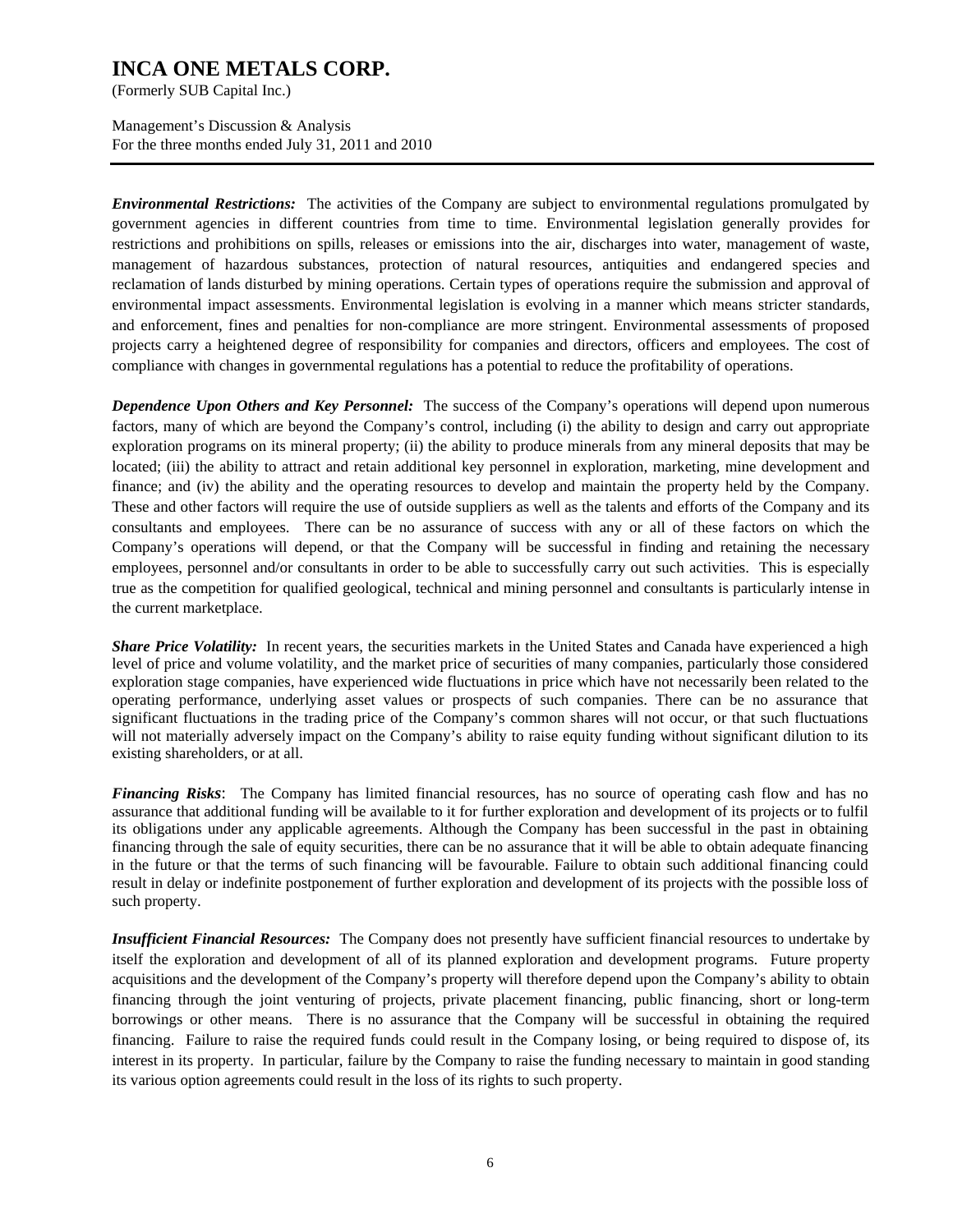(Formerly SUB Capital Inc.)

Management's Discussion & Analysis For the three months ended July 31, 2011 and 2010

*Dilution to the Company's existing shareholders:* The Company will require additional equity financing be raised in the future. The Company may issue securities on less than favourable terms to raise sufficient capital to fund its business plan. Any transaction involving the issuance of equity securities or securities convertible into common shares would result in dilution, possibly substantial, to present and prospective holders of common shares.

*Surface Rights and Access:* Although the Company acquires the rights to some or all of the minerals in the ground subject to the tenures that it acquires, or has a right to acquire, in most cases it does not thereby acquire any rights to, or ownership of, the surface to the areas covered by its mineral tenures. In such cases, applicable mining laws usually provide for rights of access to the surface for the purpose of carrying on mining activities, however, the enforcement of such rights can be costly and time consuming. In areas where there are no existing surface rights holders, this does not usually cause a problem, as there are no impediments to surface access. However, in areas where there are local populations or land owners, it is necessary, as a practical matter, to negotiate surface access. There can be no guarantee that, despite having the right at law to access the surface and carry on mining activities, the Company will be able to negotiate a satisfactory agreement with any such existing landowners/occupiers for such access, and therefore it may be unable to carry out mining activities. In addition, in circumstances where such access is denied, or no agreement can be reached, the Company may need to rely on the assistance of local officials or the courts in such jurisdictions.

*Title:* Although the Company has taken steps to verify the title to the mineral property in which it has or has a right to acquire an interest in accordance with industry standards for the current stage of exploration of such property, these procedures do not guarantee title (whether of the Company or of any underlying vendor(s) from whom the Company may be acquiring its interest). Title to mineral properties may be subject to unregistered prior agreements or transfers, and may also be affected by undetected defects or the rights of indigenous peoples.

*Acquisition of Mineral Concessions under Agreements:* The agreement pursuant to which the Company has the right to acquire its property provides that the Company must make a series of cash payments and/or share issuances over certain time periods, expend certain minimum amounts on the exploration of the property or contribute its share of ongoing expenditures. The Company does not presently have the financial resources required to complete all expenditure obligations under its property acquisition agreement over their full term. Failure by the Company to make such payments, issue such shares or make such expenditures in a timely fashion may result in the Company losing its interest in such property. There can be no assurance that the Company will have, or be able to obtain, the necessary financial resources to be able to maintain all of its property agreement in good standing, or to be able to comply with all of its obligations thereunder, with the result that the Company could forfeit its interest in its mineral property.

#### **Summary of Quarterly Information**

Selected financial information from continuing operations for the most recent eight quarters (unaudited). The Q1 2012 and four preceding quarter results presented in the table below were prepared in accordance with IFRS. The three quarters ending with Q4 2010 were prepared in accordance with Canadian GAAP:

| Quarter ended    | Finance Income |            | Loss per share |
|------------------|----------------|------------|----------------|
|                  | \$             | S          | \$             |
| July 31, 2011    | 1,089          | (389, 707) | (0.02)         |
| April 30, 2011   | 326            | (230,578)  | (0.02)         |
| January 31, 2011 | 479            | (140, 893) | (0.01)         |
| October 31, 2010 | 182            | (71, 596)  | (0.01)         |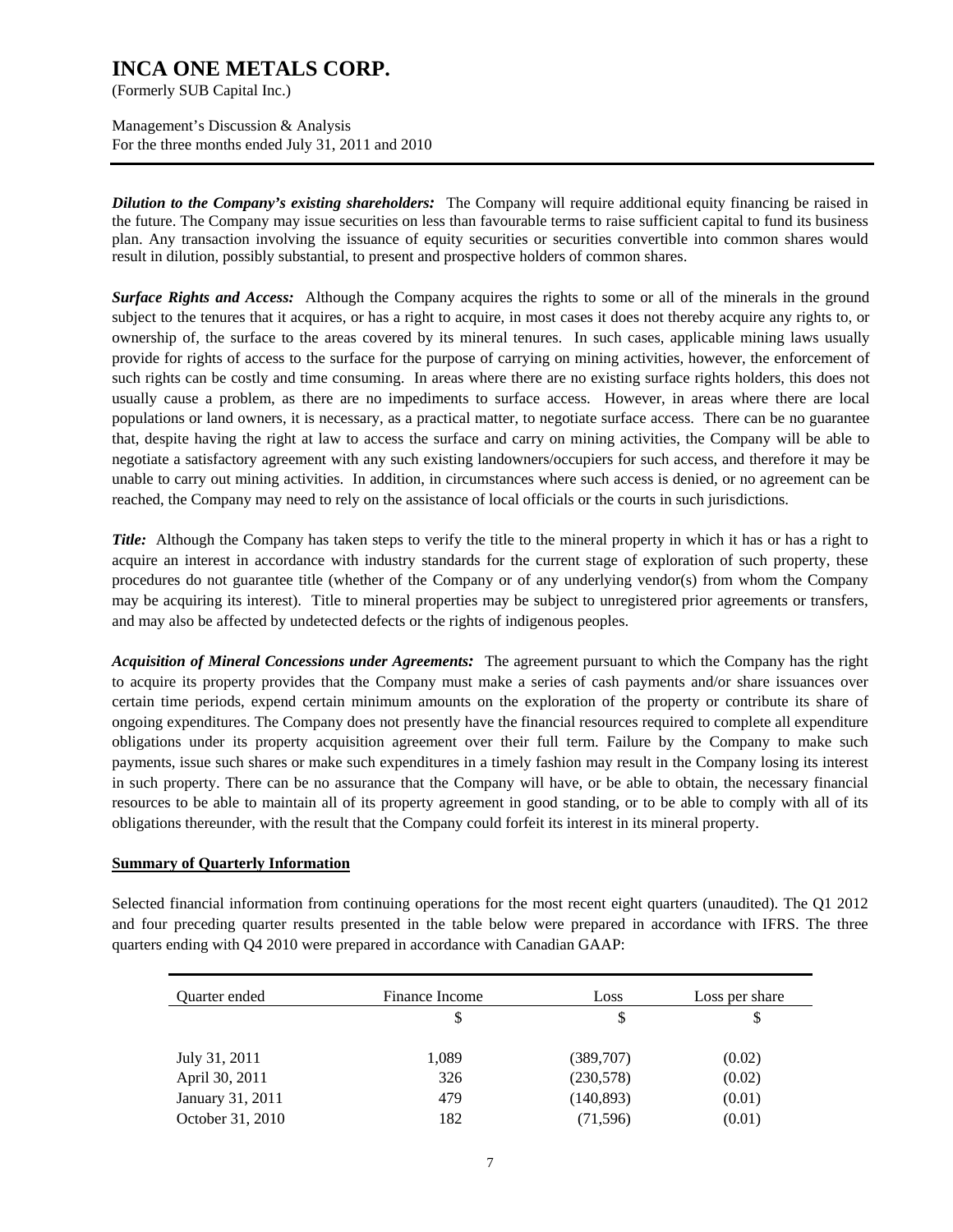(Formerly SUB Capital Inc.)

| Management's Discussion & Analysis                |
|---------------------------------------------------|
| For the three months ended July 31, 2011 and 2010 |

| July 31, 2010    | $\overline{\phantom{0}}$ | (28, 179)  | -      |
|------------------|--------------------------|------------|--------|
| April 30, 2010   | $\overline{\phantom{0}}$ | (157, 567) | (0.03) |
| January 31, 2010 | $\overline{\phantom{a}}$ | (58, 954)  | (0.02) |
| October 31, 2009 | $\overline{\phantom{0}}$ | (14,361)   | (0.02) |

There are no general trends regarding the Company's quarterly results and the variation seen over the quarters is primarily due to the Company's change of business. Since the sale of substantially all of the Company's assets and business operations in September 2008 ("Asset Sale") and throughout the year ended April 30, 2010, the Company's operations have been restricted to sustaining its listing on the NEX and seeking new business opportunities. Management actively began searching for new business opportunities to reactivate the Company and there was an increase in operating expenses as a result of increased corporate activities related to a property acquisition, financings and management changes. This is reflected in the quarter ended April 30, 2010. In September 2010, the Company completed its property acquisition and its listing was transferred to the Exchange as a Tier 2 mining issuer and as a result, general operating costs increased. This accounted for the variation in the Company's net losses for the quarters ended January 31, 2011, April 30, 2011 and July 31, 2011.

Quarterly results can also vary significantly depending on whether the Company has abandoned any properties or granted any stock options and these are the factors that account for material variations in the Company's recent quarterly net losses, none of which are predictable. The write-off of resource properties can have a material effect on quarterly results as and when they occur (as, for example in the quarter ended April 30, 2011). The other major factor which can cause a material variation in net loss on a quarterly basis is the grant of stock options due to the resulting share-based payments charges which can be significant when they arise. This can be seen in the quarters ended April 30, 2010, October 31, 2010 and July 31, 2011. The variation in finance income is related solely to the interest earned on funds held by the Company, which is dependent upon the success of the Company in raising the required financing for its activities which will vary with overall market conditions, and is therefore difficult to predict.

### **Results of Operations**

#### Three months ended July 31, 2011 compared with three months ended July 31, 2010

During the three months ended July 31, 2011, the Company reported a net loss of \$389,707 compared to a net loss of \$28,179 during the three months ended July 31, 2010, representing an increase in loss of \$361,528. The increase in loss was primarily attributable to increases in general and administrative expenses of \$360,892 and finance and other costs of \$1,725 offset by an increase in interest income of \$1,089.

General and administrative expenses increased by \$360,892 from \$27,921 during the three months ended July 31, 2010 to \$388,813 during the three months ended July 31, 2011. The increase resulted from increases in depreciation of \$208, consulting and management fees of \$35,690, office, rent and administration of \$19,882, professional fees of \$7,876, share-based payments of \$221,244, transfer agent and shareholder information of \$3,307 and travel, advertising and promotion of \$73,231 offset by a decrease in regulatory fees of \$546.

The overall increase in general and administrative expenses was attributable to increased corporate activity as a result of the Company's change of business and related transactions and management changes. During the three months ended July 31, 2010, the Company's operations were restricted to sustaining the NEX listing and seeking new business opportunities to reactivate the Company, hence, minimal operating expenses were incurred.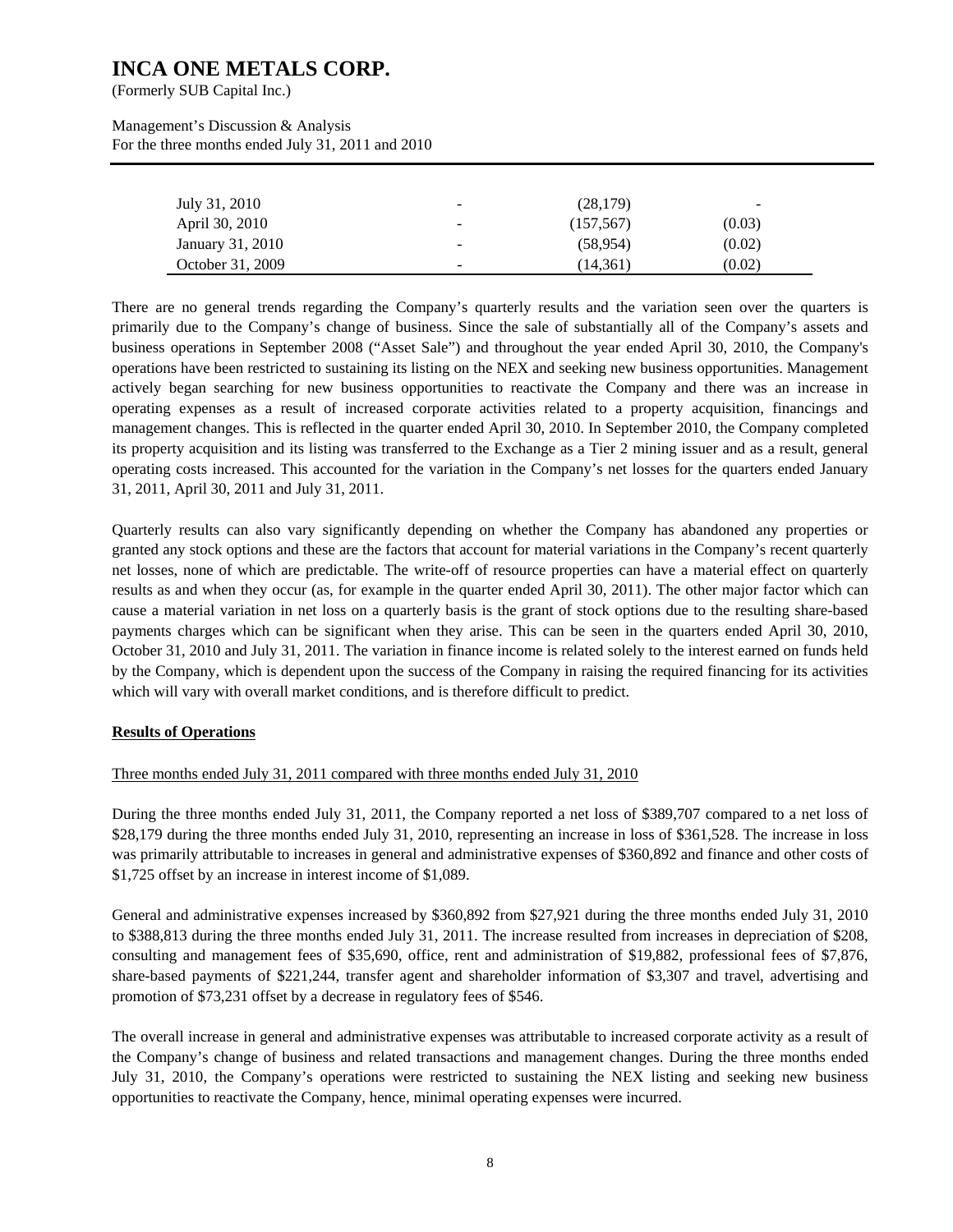(Formerly SUB Capital Inc.)

Management's Discussion & Analysis For the three months ended July 31, 2011 and 2010

During the three months ended July 31, 2011, the Company incurred travel, advertising and promotion of \$74,181, consisting of travel and accommodation related to various trips to Peru, expenses related to a distribution of investment materials and other marketing efforts carried out during the period.

During the three months ended July 31, 2011, the Company recorded share-based compensation of \$221,244 for stock options granted to directors, officers, employees and consultants of the Company to purchase 376,000 shares at \$0.50 per share for a period of ten years expiring May 13, 2021 and 820,000 shares at \$0.43 per share for a period of ten years expiring July 11, 2021. The Company did not incur share-based compensation costs during the three months ended July 31, 2010.

### **Liquidity and Capital Resources**

The Company has no revenue generating operations from which it can internally generate funds. The Company has financed its operations and met its capital requirements primarily through the sale of capital stock by way of private placements and the exercise of share purchase warrants issued from the private placements, and from loans from related parties. The Company's main source of liquidity consisted of cash and cash equivalents. As at July 31, 2011, the Company had cash and cash equivalents of \$1,830,811 representing an increase of \$1,129,958 compared with cash and cash equivalents of \$700,853 at April 30, 2011. The increase in cash resulted mainly from net inflows of cash of \$1,851,518 from private placements and \$95,557 from exercise of warrants offset by net outflows of cash of \$545,659 for operations, \$120,000 for loans repayment, \$150,548 for exploration and evaluation assets expenditures and \$910 for purchase of equipment.

The Company reported working capital of \$2,162,695 at July 31, 2011 as compared to working capital of \$554,697 as at April 30, 2011, representing an increase in working capital by \$1,607,998.

Current assets excluding cash at July 31, 2011 consisted of receivables and advances of \$266,695, prepaid expenses and deposits of \$123,730 as compared to receivables and advances of \$44,302 and prepaid expenses and deposits of \$1,200 at April 31, 2011.

During the three months ended July 31, 2011, the Company completed a private placement of 5,000,000 units at \$0.40 per unit for gross proceeds of \$2,000,000. The Company paid \$136,790 and issued 87,750 common shares at a fair value of \$35,100 as finders' fees and incurred \$11,692 regulatory expenses on this private placement.

During the year ended April 30, 2011, the Company obtained an aggregate loan of \$120,000, of which \$60,000 was payable to a company controlled by an officer of the Company. The loan was repaid in full during the three months ended July 31, 2011.

During the year ended April 30, 2011, the Company completed a non-brokered private placement of 805,001 units at \$0.09 per unit for gross proceeds of \$72,450. The Company paid a finder's fee consisting 80,500 common shares at a deemed price of \$0.09 per share for a gross consideration of \$7,245 and legal fees of \$11,902 totaling \$19,147.

During the year ended April 30, 2011, 6,064,412 warrants at a price of \$0.125 per unit were exercised for gross proceeds of \$758,052.

As at the date of this MD&A, the other source of funds currently potentially available to the Company are through the exercise of the following outstanding exercisable options and share purchase warrants (See Summary of Outstanding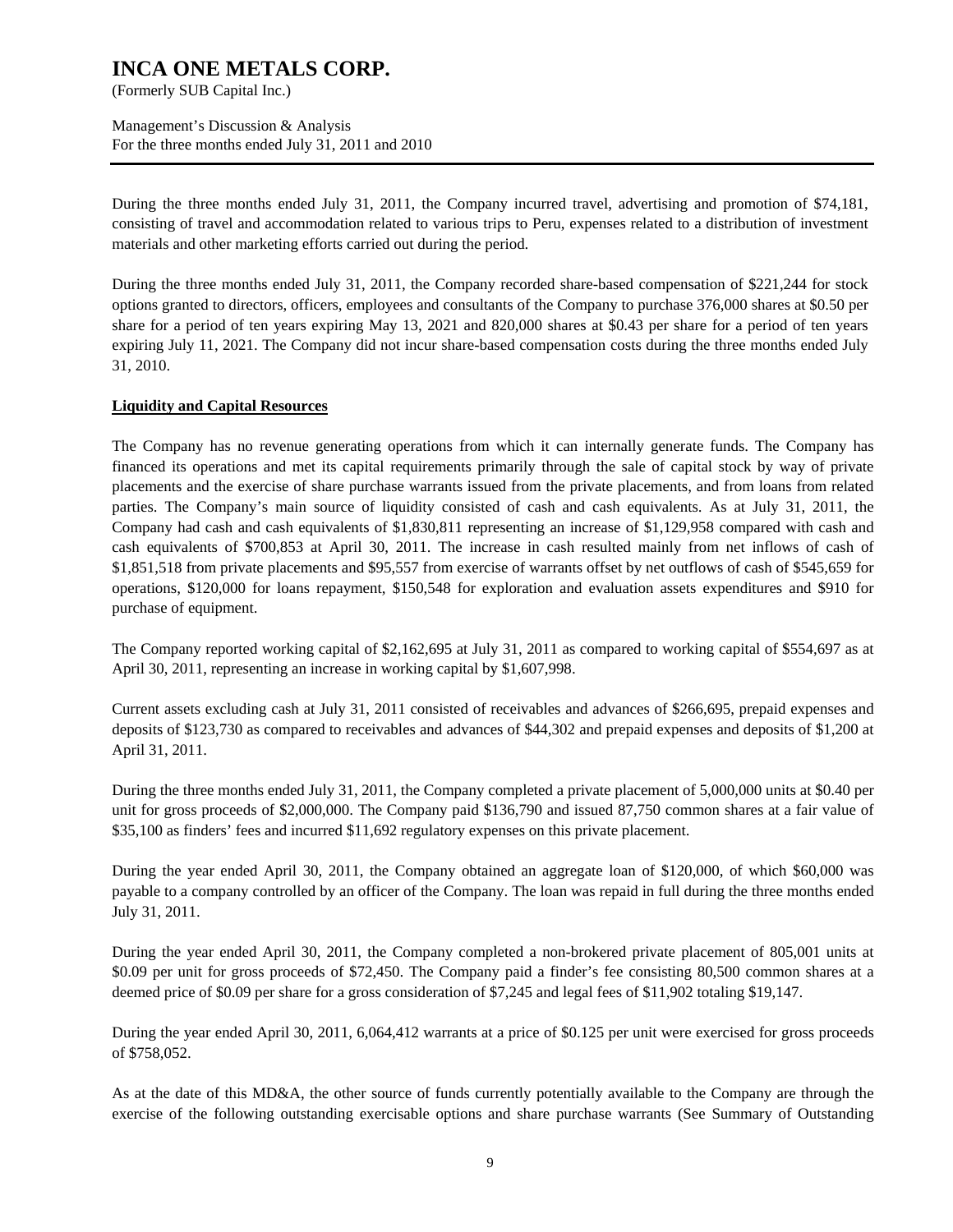(Formerly SUB Capital Inc.)

Management's Discussion & Analysis For the three months ended July 31, 2011 and 2010

Share Data  $-$  (a) options, (b) warrants). However, there can be no assurance that these outstanding convertible securities will be exercised, particularly if the trading price of the common shares on the Exchange does not exceed, by a material amount and for a reasonable period, the exercise price of such convertible securities at some time prior to their expiry dates.

The Company has not entered into any long-term lease commitments. However, the Company is subject to mineral property commitments as outlined in Note 6 to the unaudited condensed interim consolidated financial statements for the three months ended July 31, 2011.

The Company has prepared a budget for its cash flows and management expects that it has sufficient liquidity to meet its obligations for the next twelve months. The Company will be required to raise additional capital in order to make option payments, incur expenditures to maintain its option to acquire an interest in the Las Huaquillas project and to fund working capital requirements in the long term. Although the Company has previously been successful in raising the funds required for its operations, there can be no assurance that the Company will have sufficient financing to meet its future capital requirements or that additional financing will be available on terms acceptable to the Company in the future.

The Company's overall success will be affected by its current or future business activities. The Company is in the process of acquiring and exploring its interests in a resource property and has not yet determined whether this property contain mineral deposits that are economically recoverable. The recoverability of expenditures incurred to earn an interest in this resource property are dependent upon the existence of economically recoverable reserves, securing and maintaining title and beneficial interest in the property, obtaining necessary financing to explore and develop the property, and upon future profitable production or proceeds from disposition of its resource property. See *"Risk Factors*".

### **Transaction with Related Parties**

The Company has entered into certain transactions with related parties during the three months ended July 31, 2011. All transactions with related parties have occurred in the normal course of operations and are measured at the exchange amount, which is the amount of consideration established and agreed upon by the related parties.

Name and Relationship to Company Purpose of Transaction Three months ended July 31, 2011 Three months Ended July 31, 2010  $\sim$  \$ \$ Ekelly Investments Ltd., a company controlled by a director and officer of the Company Management fees 18,000 3,750 James L. Harris Law Corporation, a company controlled by an officer of the Company Legal fees and share issue costs 13,682 13,890 Remstar Resources Ltd., a company with a common officer Office, rent and administration (1) 8,100  $\left| \frac{8,100}{2,700} \right|$ Ultra Lithium Inc., a company with a common director and a common officer Rent  $^{(2)}$  1,800 600

A description of the related party transactions is as follows: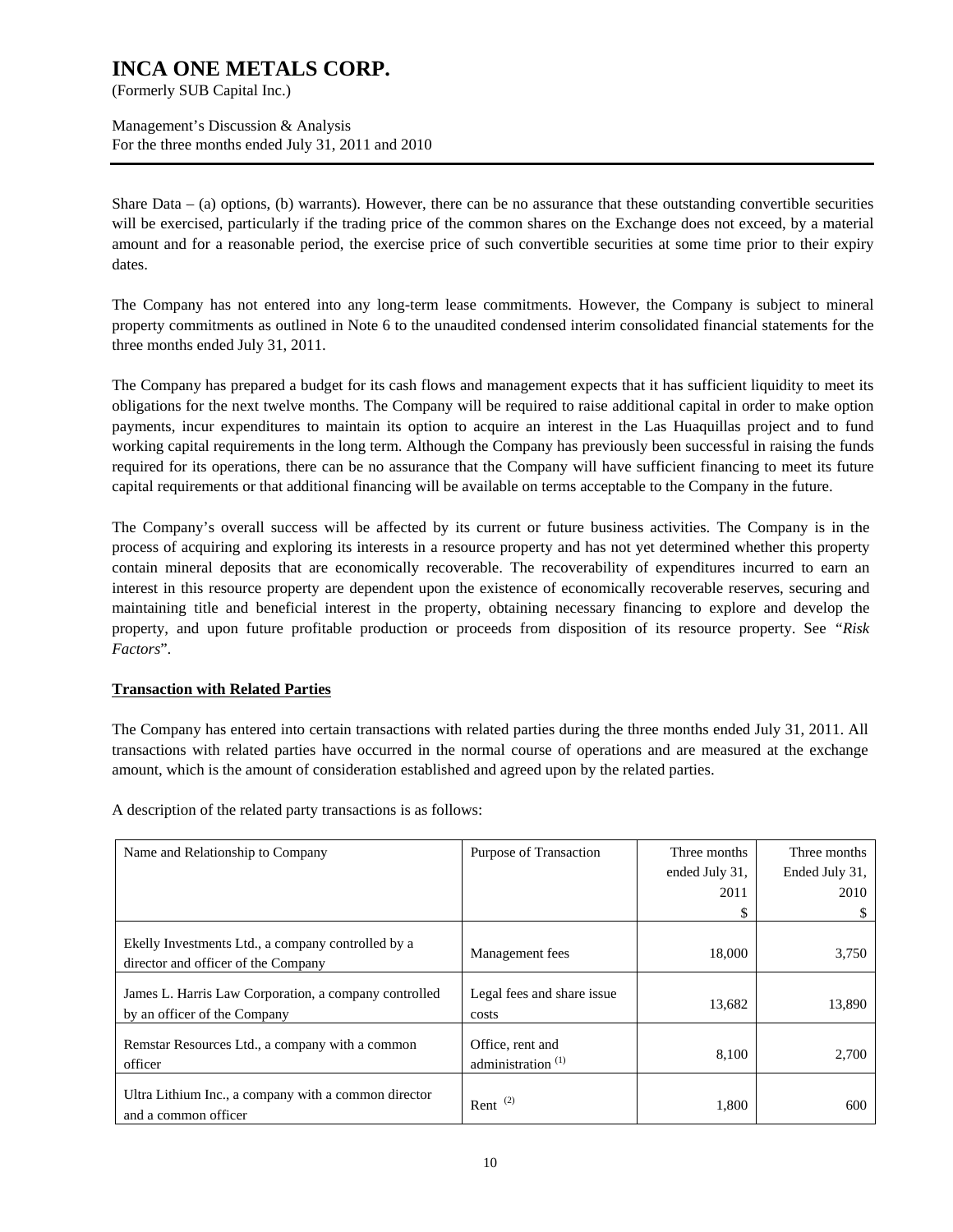(Formerly SUB Capital Inc.)

Management's Discussion & Analysis For the three months ended July 31, 2011 and 2010

| JLHLC Holding Inc., a company controlled by an officer | Interest on $\alpha$ loan $(3)$ | 49? |  |
|--------------------------------------------------------|---------------------------------|-----|--|
| of the Company                                         |                                 |     |  |

- (1) The Company entered into a month-to-month arrangement for the rental of office premises and the provision of accounting, financial reporting and administrative services with Remstar Resources Ltd., a public company related by a common officer.
- <sup>(2)</sup> The Company entered into a month-to-month arrangement for the rental of office premises with Ultra Lithium Inc., a public company related by a common director and a common officer.
- <sup>(3)</sup> The Company received a short-term loan from JLHLC Holdings Inc., a company controlled by James Harris, pursuant to a loan agreement dated August 16, 2010. The loan has a term of one year maturing August 31, 2011 and bears interest at 12% per annum. The loan was fully repaid during the three months ended July 31, 2011.

Included in prepaid expenses were rent deposits of \$1,200 (April 30, 2011 - \$1,200) paid to companies having an officer in common.

Included in accounts payable and accrued liabilities was a legal fee of \$2,800 (April 30, 2011 - \$7,627) payable to a company controlled by an officer of the Company.

Included in accounts payable and accrued liabilities was a management fee of \$9,363 (April 30, 2011 - \$6,003) payable to a company controlled by an officer of the Company.

### **Critical Accounting Estimates**

The preparation of the Company's consolidated financial statements in conformity with IFRS requires management to make judgments, estimates and assumptions that affect the reported amounts of assets, liabilities and contingent liabilities at the date of the consolidated financial statements and reported amounts of revenues and expenses during the reporting period. Estimates and assumptions are continuously evaluated and are based on management's experience and other factors, including expectations of future events that are believed to be reasonable under the circumstances. However, actual outcomes can differ from these estimates. Revisions to accounting estimates are recognized in the period in which the estimates are revised and in any future periods affected.

Areas requiring a significant degree of estimation and judgment relate to the recoverability of the carrying value of exploration and evaluation assets, fair value measurements for financial instruments and share-based payments and other equity-based payments and the estimated useful life and recoverability of equipment. Actual results may differ from those estimates and judgments.

#### **Changes in Accounting Policies including Initial Adoption**

#### Adoption of IFRS

The condensed interim consolidated financial statements of the Company have been prepared in accordance with International Accounting Standards ("IAS") 34, "Interim Financial Reporting" and IFRS 1, "First time adoption of International Financial Reporting Standards ("IFRS")" using accounting policies consistent with IFRS as issued by the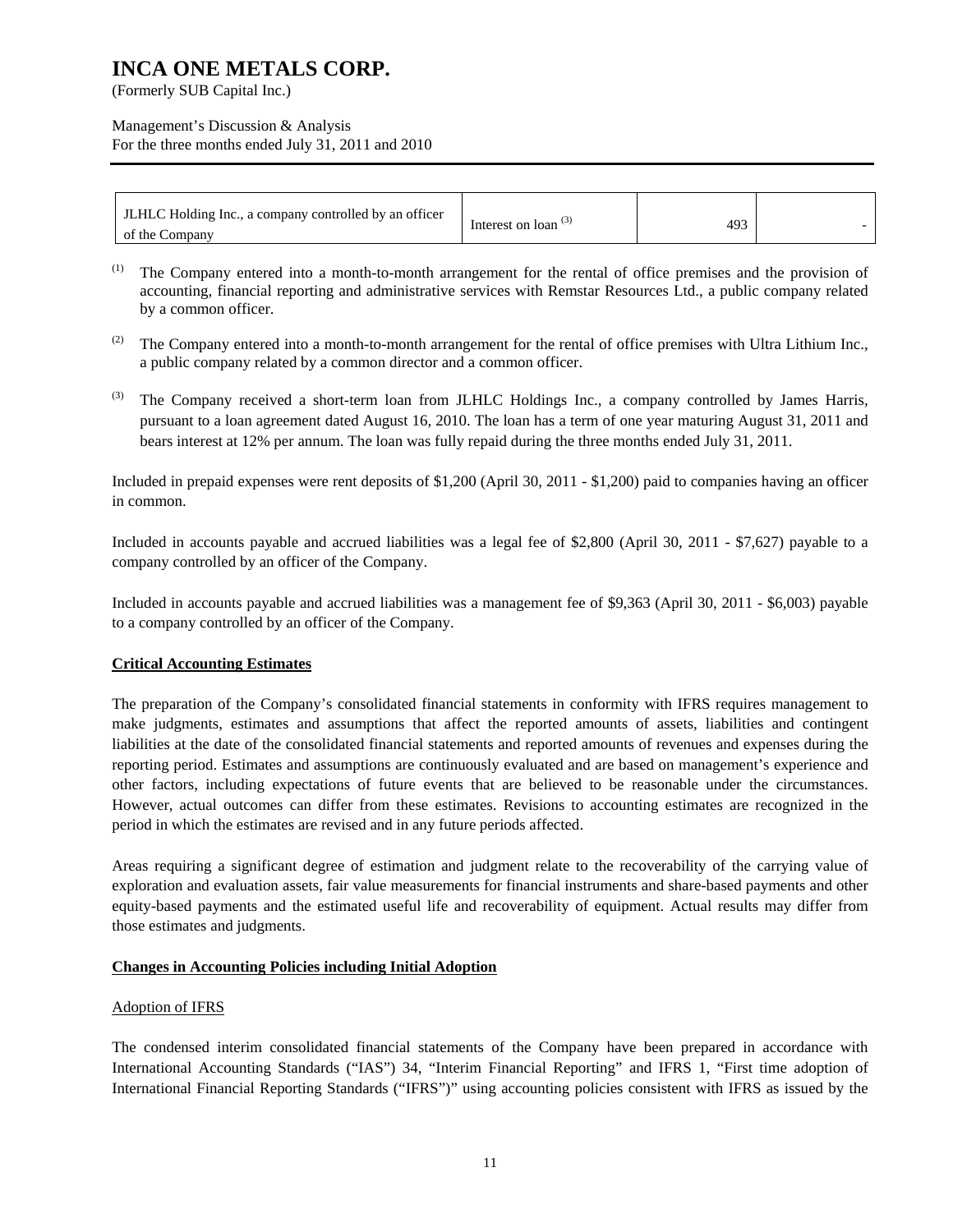(Formerly SUB Capital Inc.)

Management's Discussion & Analysis For the three months ended July 31, 2011 and 2010

International Accounting Standards Board ("IASB") and interpretations issued by the IFRS Interpretations Committee ("IFRIC").

The Company adopted IFRS on May 1, 2011, with the conversion date of May 1, 2010 representing the Company's opening IFRS balance sheet. As required by IFRS 1, First-time Adoption of IFRS, the Company will apply the IFRS in effect as at April 30, 2012 on a full retrospective basis, except where permitted or required under an IFRS 1 exemption.

The condensed interim consolidated financial statements do not include all of the information required for full annual financial statements and should be read in conjunction with the audited annual financial statements of the Company as at and for the year ended April 30, 2011 prepared in accordance with Canadian GAAP. The basis of presentation of these condensed interim consolidated financial statements is different to that of the Company's most recent annual financial statements due to the first time adoption of IFRS.

The impact of the conversion from Canadian GAAP to IFRS is explained in note 12 to the Company's condensed interim consolidated financial statements for the three months ended July 31, 2011. Note 12 includes reconciliations of the Company's condensed interim consolidated statements of financial position and consolidated statements of loss and comprehensive loss for comparative periods prepared in accordance with Canadian GAAP and as previously reported to those prepared and reported in these unaudited condensed interim consolidated financial statements in accordance with IFRS. The adoption of IFRS had no impact on the Company's statements of loss and comprehensive loss and statements of cash flows.

#### **Recent Accounting Pronouncements**

The following IFRS standards have been recently issued by the International Accounting Standards Board ("IASB"): Amendments to IFRS 7 Financial Instruments: Disclosures, IFRS 9 Financial Instruments, IFRS 10 Financial Statements and IFRS 13 Fair Value Measurement. The Company is assessing the impact of these new standards, but does not expect them to have a significant effect on the financial statements.

a) Amendments to IFRS 7, Financial Instruments: Disclosures

IFRS 7 Financial Instruments: Disclosures ("IFRS 7") was amended by the IASB in October 2010 and provides guidance on identifying transfers of financial assets and continuing involvement in transferred assets for disclosure purposes. The amendments introduce new disclosure requirements for transfers of financial assets including disclosures for financial assets that are not derecognized in their entirety, and for financial assets that are derecognized in their entirety but for which continuing involvement is retained. The amendments are effective for annual periods beginning on or after July 1, 2011.

b) IFRS 9, Financial Instruments

IFRS 9, Financial Instruments ("IFRS 9") was issued by the IASB on November 12, 2009, and will replace IAS 39, Financial Instruments: Recognition and Measurement ("IAS 39"). IFRS 9 uses a single approach to determine whether a financial asset is measured at amortized costs or fair value, replacing the multiple rules in IAS 39. The approach in IFRS 9 is based on how an entity manages its financial instruments in the context of its business model and the contractual cash flow characteristics of the financial assets. The new standard also requires a single impairment method to be used, replacing the multiple impairment methods in IAS 39. IFRS 9 is effective for annual periods beginning on or after January 1, 2013. The Company is currently evaluating the impact of IFRS 9 on its financial statements.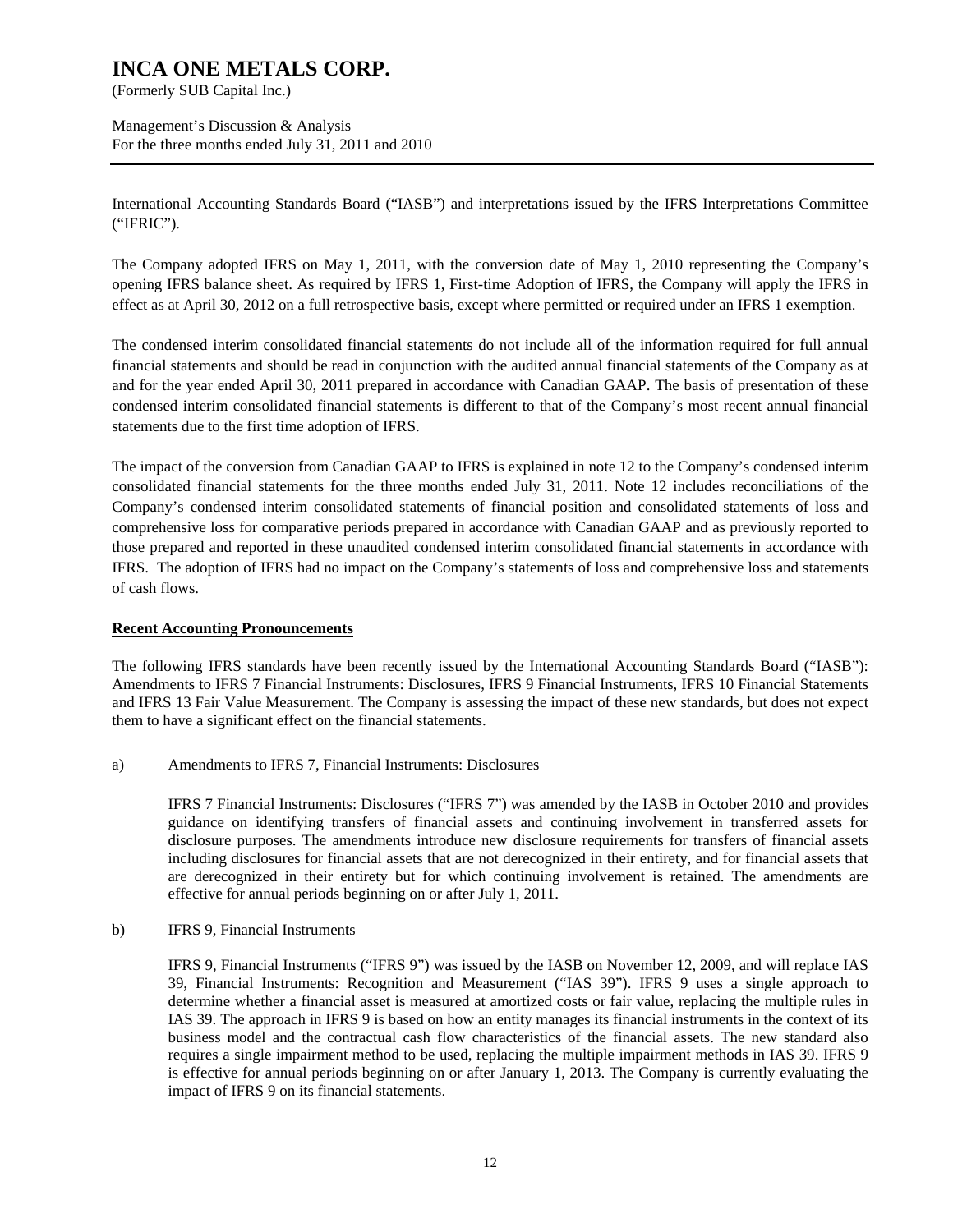(Formerly SUB Capital Inc.)

Management's Discussion & Analysis For the three months ended July 31, 2011 and 2010

#### c) IFRS 10, Financial Statements

IFRS 10 Financial Statements ("IFRS 10") provides a single model to be applied in the control analysis for all investees, including entities that currently are SPEs in the scope of SIC-12. In addition, the consolidation procedures are carried forward substantially unmodified from IAS 27 (2008). The Company intends to adopt IFRS 10 in its financial statements for the annual period beginning on May 1, 2013 2013 and is currently evaluating the impact on its consolidated financial statements.

d) IFRS 13, Fair Value Measurement

IFRS 13, Fair Value Measurement ("IFRS 13") was issued by the IASB on May 12, 2011. The new standard converges IFRS and US GAAP on how to measure fair value and the related fair value disclosures. The new standard creates a single source of guidance for fair value measurements, where fair value is required or permitted under IFRS, by not changing how fair value is used but how it is measured. The focus will be on an exit price. IFRS 13 is effective for annual periods beginning on or after January 1, 2013, with early adoption permitted.

#### **Financial Instruments and Other Instruments**

The Company manages its exposure to financial risks, including foreign exchange risk and interest rate risk, based on a framework to protect itself against adverse rate movements. All transactions undertaken are to support the Company's ongoing business and the Company does not acquire or issue derivative financial instruments for trading or speculative purposes. The Company's Board of Directors oversees management's risk management practices.

As at July 31, 2011, the Company's financial instruments consist of cash and cash equivalents, receivables and advances, and accounts payable and accrued liabilities.

Cash and cash equivalents are designated as held-for-trading and carried at their fair values. Amounts receivable are classified as loans and receivables and carried at their amortized cost. Accounts payable and accrued liabilities are classified as other liabilities and carried at their amortized cost.

The fair values of these financial instruments approximate their carrying values due to their short-term nature and/or the existence of market related interest rate on the instruments.

The Company categorizes all of its financial instruments which are measured at fair value as Level 1 inputs.

The risk exposure is summarized as follows:

a) Credit Risk

Credit risk is the risk of an unexpected loss if a customer or third party to a financial instrument fails to meet its contractual obligations. The Company is subject to credit risk on the cash balances at the bank, its short-term bank guaranteed investment certificates and receivables and advances. Cash and cash equivalents consisting of Guaranteed Investment Certificates ("GICs") have been invested with Schedule 1 banks or equivalents, with its cash held in Canadian based banking institutions, authorized under the Bank Act to accept deposits, which may be eligible for deposit insurance provided by the Canadian Deposit Insurance Corporation. Receivables and advances consist of harmonized sales tax recoverable, loans and advances receivable and interest receivable.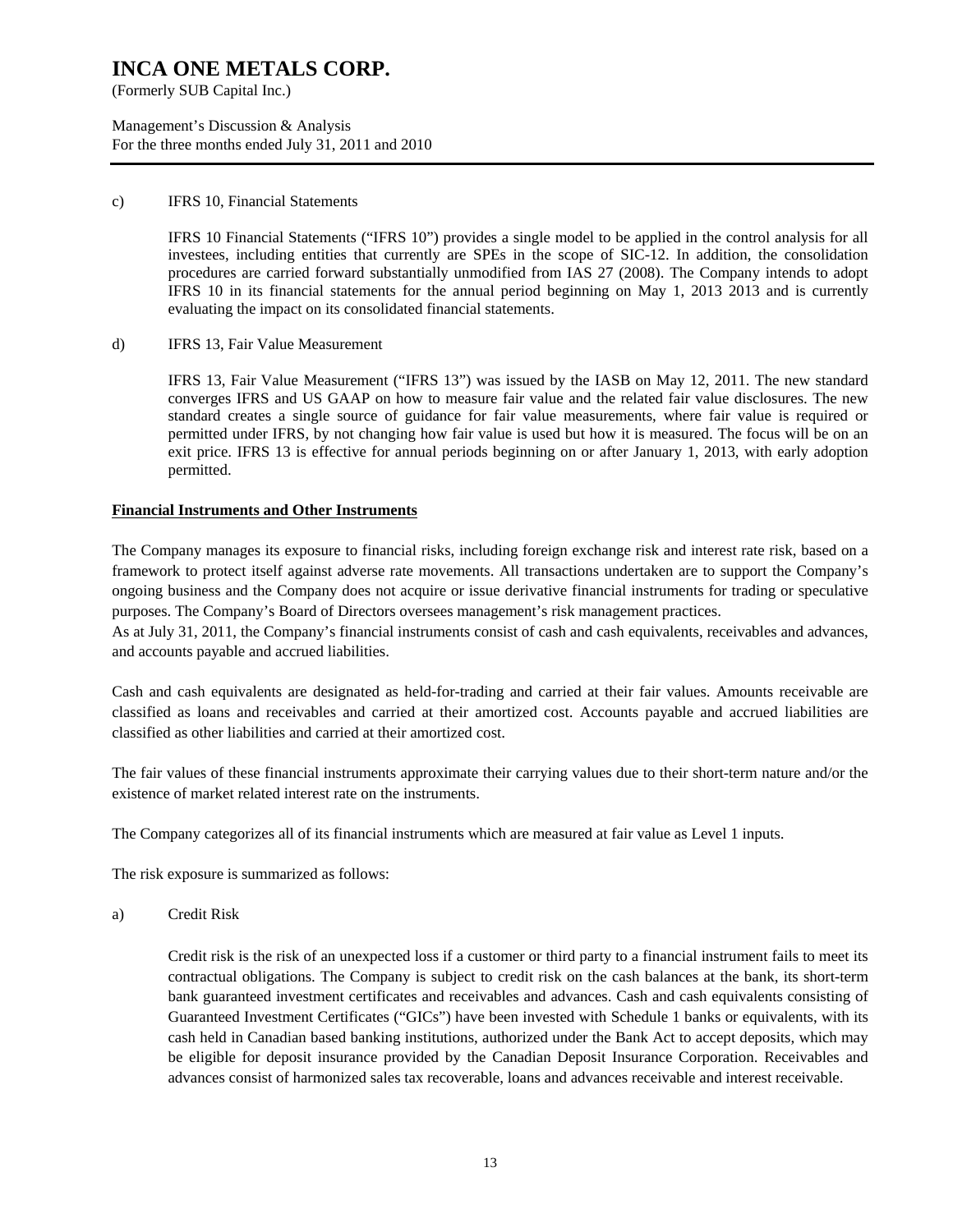(Formerly SUB Capital Inc.)

### Management's Discussion & Analysis For the three months ended July 31, 2011 and 2010

#### b) Liquidity Risk

The Company's approach to managing liquidity is to ensure that it will have sufficient liquidity to settle obligations and liabilities when due. As at July 31, 2011, the Company had cash and cash equivalents of \$1,830,811 to settle current liabilities of \$46,276 which consist of accounts payable that are considered short term and settled within 30 days. The Company believes that it has sufficient capital and additional financing will be available to meet its requirements for the next twelve months.

#### c) Market Risk

(i) Interest Rate Risk

Interest rate risk is the risk that the fair value or future cash flows of a financial instrument will fluctuate because of changes in market interest rates.

The Company's cash and cash equivalents attract interest at floating rates and have maturities of 90 days or less. A change of 100 basis points in the interest rates would not be material to the financial statements.

(ii) Foreign Currency Risk

Foreign exchange risk is the risk that the fair value of future cash flows of a financial instrument will fluctuate because of the changes in the foreign exchange rates. The Company is exposed to the financial risk related to the fluctuation of foreign exchange rates. The Company holds cash in Canadian, United States and Peruvian currencies in line with forecasted expenditures.

(ii) Commodity Price Risk

Commodity price risk is the risk of financial loss resulting from movements in the price of the Company's commodity inputs and outputs. The Company's risk relates primarily to the expected output to be produced at its resource property described in Note 6 of the condensed interim consolidated financial statements from which production is not expected in the near future.

#### **CAPITAL MANAGEMENT**

In the management of capital, the Company includes the components of shareholders' equity, as well as cash.

The Company's objectives when managing capital are: to safeguard its ability to continue as a going concern; to pursue the development of a business interest; and to maintain a flexible capital structure which optimizes the cost of capital within a framework of acceptable risk.

The Company manages its capital structure and makes adjustments to it in light of changes in economic conditions and the risk characteristics of the underlying assets. To maintain or improve its liquidity, the Company will have to issue new shares, issue new debt, or, acquire or dispose of assets all in the effort to optimize liquidity by raising or conserving cash.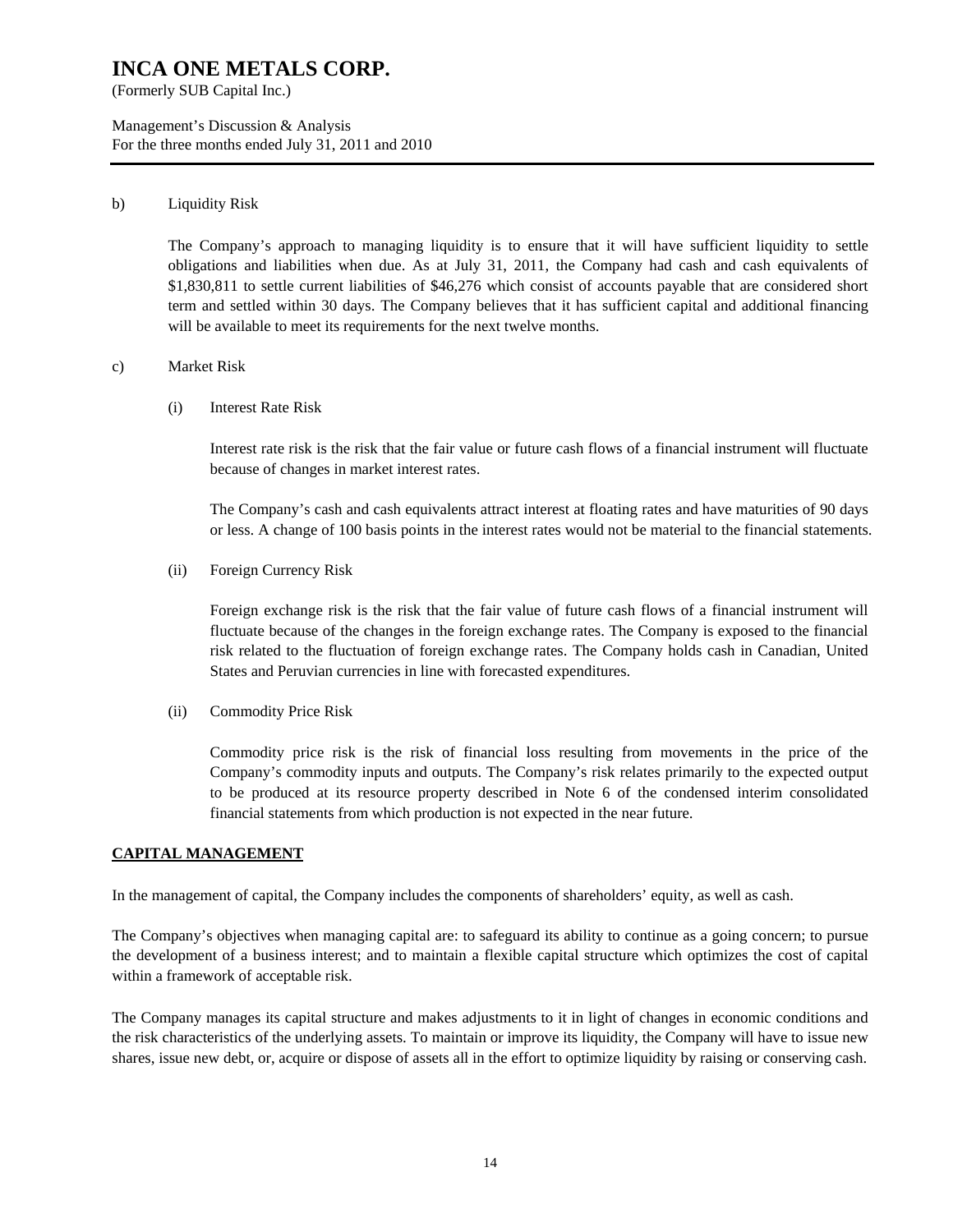(Formerly SUB Capital Inc.)

Management's Discussion & Analysis For the three months ended July 31, 2011 and 2010

The Company is dependent on the capital markets as its sole source of operating capital. Its capital resources are largely determined by the strength of the junior resource markets and by the status of the Company's projects in relation to these markets, and its ability to compete for investor support of its projects.

The Company is not subject to externally imposed capital requirements.

There were no changes in the Company's management of capital during the three months ended July 31, 2011.

#### **Internal Control over Financial Reporting**

Internal control over financial reporting is a process designed to provide reasonable assurance regarding the reliability of financial reporting and the preparation of financial statements for external purposes in accordance with IFRS. The Chief Executive Officer and Chief Financial Officer have concluded that there have been no changes in the Company's internal control over financial reporting during the three months ended July 31, 2011 that have materially affected, or are reasonably likely to materially affect the Company's internal control over financial reporting. As of July 31, 2011, the Company's internal control over financial reporting was effective.

#### **Summary of Outstanding Share Data**

As at the date of this MD&A, the Company had 22,521,124 common shares issued and the following options and warrants outstanding:

#### (a) Stock options:

| Number of options        | Exercise price | Expiry date        | Exercisable |
|--------------------------|----------------|--------------------|-------------|
| $311,000^{(1)}$          | \$0.135        | February 18, 2015  | 311,000     |
| $600,000$ <sup>(1)</sup> | \$0.125        | April 7, 2015      | 600,000     |
| 124,000                  | \$0.220        | September 23, 2020 | 124,000     |
| 376,000                  | \$0.500        | May 13, 2021       | 141,000     |
| 820,000                  | \$0.430        | July 11, 2021      | 401,250     |
| 2,231,000                |                |                    | 1,577,250   |

(1) Of these options, 120,000 and 140,000 are held in escrow respectively.